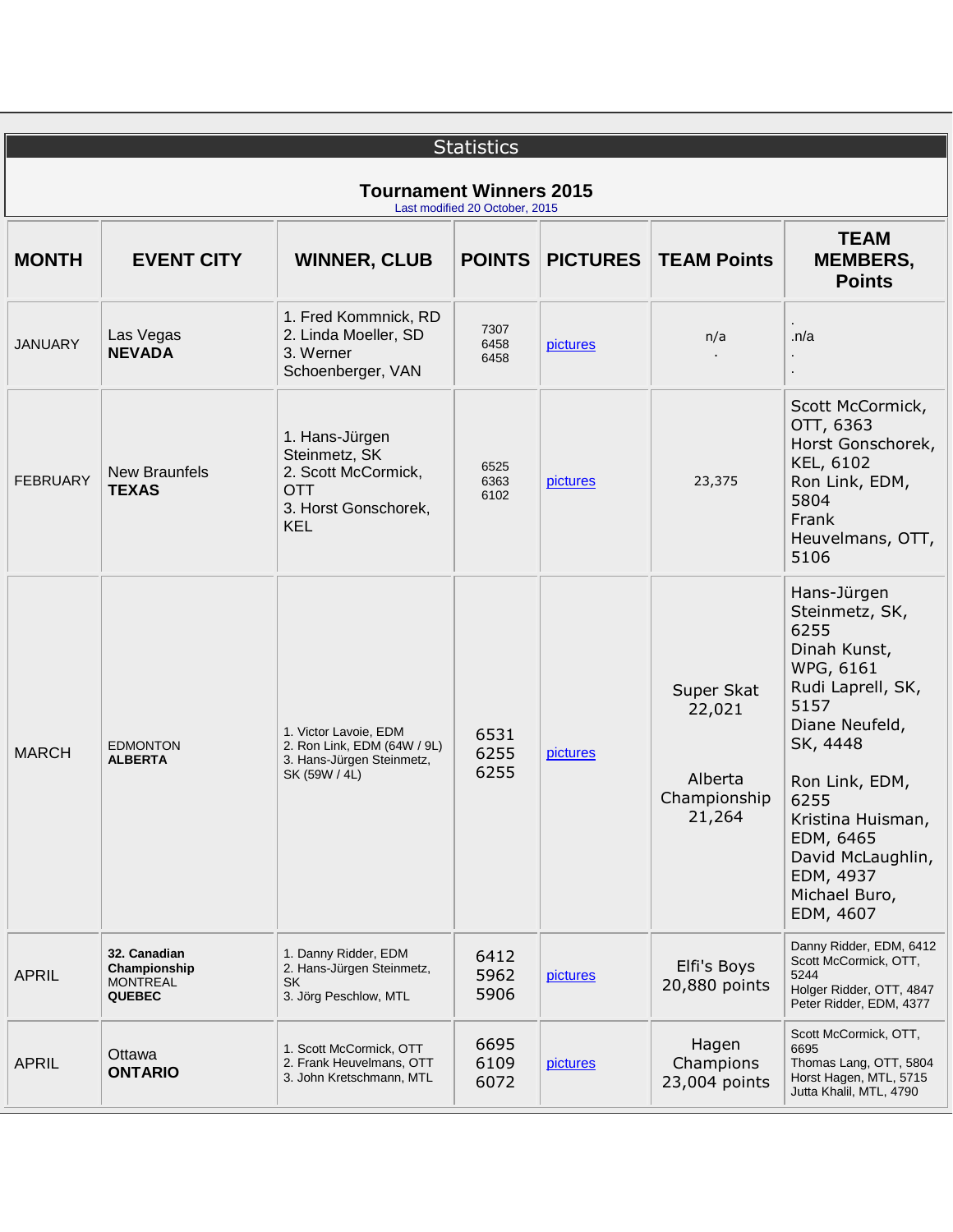| <b>MAY</b>     | Saskatoon<br><b>SASKATCHEWAN</b>  | 1. Peter Ridder, EDM<br>2. Walter Schultz, EDM<br>3. Danny Ridder, EDM    | 6110<br>5842<br>5613 | pictures | Wolfpack<br>21,904 points                    | Peter Ridder, EDM, 6110<br>Walter Schultz, EDM,<br>5842<br>Michael Sommer, EDM,<br>5598<br>Wolfgang Tewitz, EDM,<br>4583     |
|----------------|-----------------------------------|---------------------------------------------------------------------------|----------------------|----------|----------------------------------------------|------------------------------------------------------------------------------------------------------------------------------|
| <b>JUNE</b>    | <b>Red Deer</b><br><b>ALBERTA</b> | 1. Ron Link, EDM<br>2. Ron Knipschild, CAL<br>3. Eric Luz, CAL            | 6397<br>5842<br>5883 | pictures | The Lions of<br>Africa<br>22,289 points      | Eric Luz, CAL,<br>5883<br>Ron Knipschild,<br>CAL, 5885<br><b>Horst Gonschorek</b><br>KEL, 5543<br>Bernd Luz, CAL,<br>4978    |
| <b>JUNE</b>    | Calgary<br><b>ALBERTA</b>         | 1. Jim Leissner, TX<br>2. Horst Gonschorek, KEL<br>3. Michael Sommer, EDM | 6432<br>6416<br>5973 | pictures | Kaum zu<br>Glauben<br>21,255 points          | Host Gonschorek,<br>KEL, 6416<br>Dieter Werner,<br>CAL, 5092<br>Michael Sommer,<br>EDM, 5973<br>Ron Knipschild,<br>Cal, 3774 |
| <b>JUNE</b>    | Winnipeg<br><b>Manitoba</b>       | 1. Ron Link, EDM<br>2. Joe Schmitt, USA-TX<br>3. George Maxwell, USA      | 6616<br>6580<br>6028 | pictures | 4 USA States<br>23,593 points                | Joe Schmitt, USA,<br>6580<br>George Maxwell,<br>USA, 6028<br>Fred Klasen, USA,<br>5791<br>Robert Maxwell,<br>USA, 5194.      |
| <b>JULY</b>    | Santa Monica<br><b>California</b> | 1. Guenter Pauly, SM<br>2. Bill Thompson, OH<br>3. Arno Konrad, SF        | 6724<br>6409<br>5876 | pictures | n/a                                          | $n/a$ .                                                                                                                      |
| <b>JUL-AUG</b> | Cleveland<br><b>OHIO</b>          | 1. Horst Wessel, KW<br>2. Kevin Thompson, CLE<br>3. Horst Kreitzer, KW    | 5961<br>5675<br>5231 | pictures | Tandem<br>10,584<br>points                   | Kevin & Kyle<br>Thompson.                                                                                                    |
| <b>AUGUST</b>  | Hamilton<br><b>ONTARIO</b>        | 1. Kevin Thompson<br>2. Bill Thompson<br>3. Norbert Bub                   | 6914<br>6226<br>5598 | pictures | Heidi's House<br><b>Boys</b><br>23263 points | Kevin Thompson,<br>OH, 6914<br>Bill Thompson,<br>OH, 6226<br>Roger<br>Beckermann, OH,<br>5432<br>Billy Howard, OH,<br>4691   |